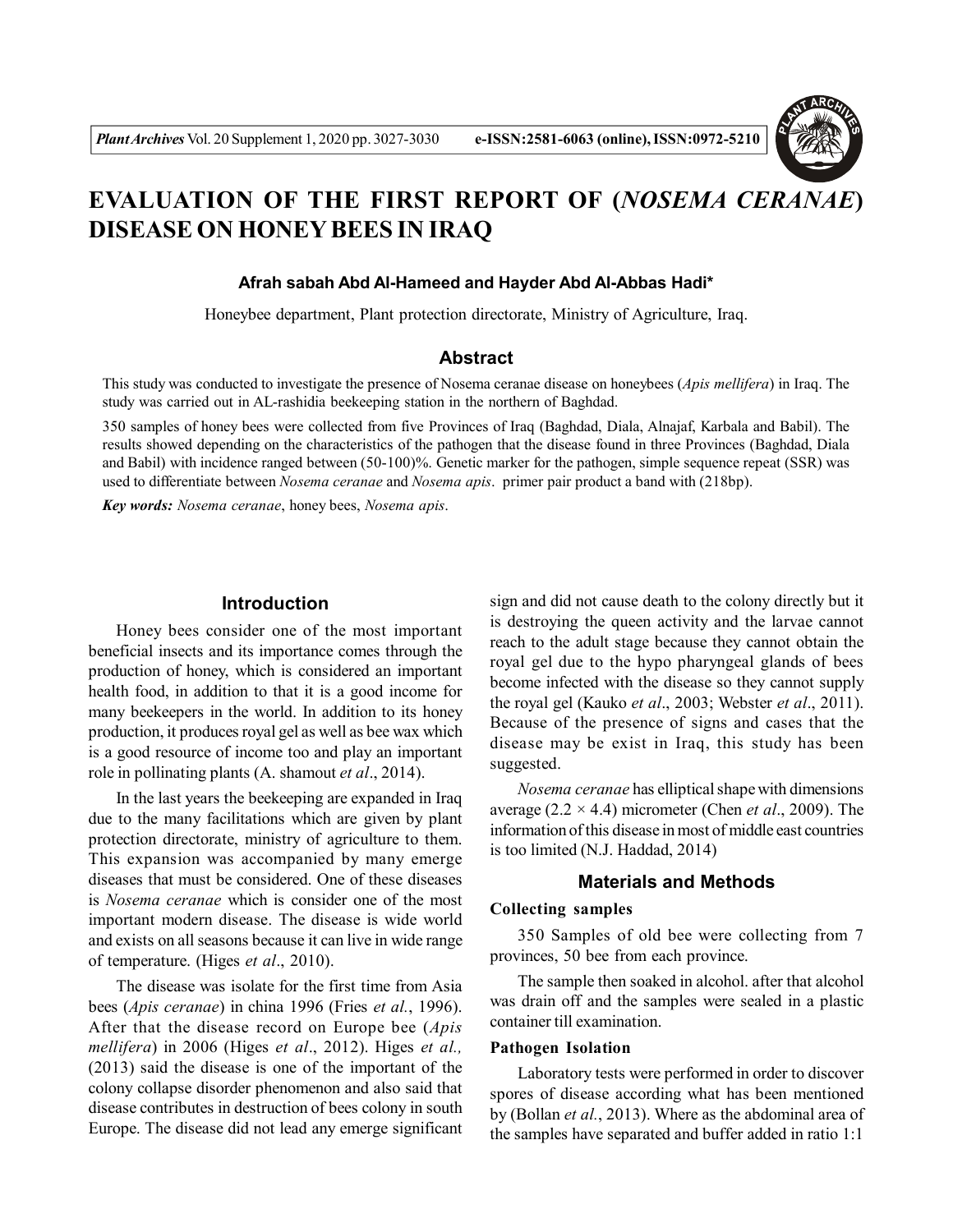(1 ml to each bee) and the mix was crushed to obtain required extract.

# **Morphological examination**

Bees samples were place in freezer to immobilize, after abdominal area was separated added 1 ml water / bee in a ceramic mortar and mix with a pestle until mixture in uniform. One drop from suspension was added on microscope slide and covered with cover slip.



**Fig. 1:** *Nosema ceranae* spores (400X) magnification.





**Fig. 3:** Size of *Nosema ceranae* spore.

| <b>PCR Program</b>          |    |       |       |  |
|-----------------------------|----|-------|-------|--|
| <b>Steps</b>                | °C | m:s   | Cycle |  |
| <b>Initial Denaturation</b> | 95 | 05:30 |       |  |
| Denaturation                | 95 | 00:30 |       |  |
| Annealing                   | 56 | 00:30 | 35    |  |
| Extension                   | 72 | 00:30 |       |  |
| <b>Final Extension</b>      | 72 | 07:30 |       |  |
| Hold                        | 10 | 10:00 |       |  |

The *Nosema ceranae* examined with compound microscope (type Meiji) under objective (400x), show the spores with elliptical shapes and the dimensions range between (2-2.5) micrometer width and (3.9-5.3) micrometer length. (Fig. 1).

# **Pathogenecity test**

An infection of the disease was done by feeding bees with sugar solution contains spores of *Nosema ceranae*, after assurance that the bees are not infected before, after that samples were taken and inspected which show existing of too much spores of disease this means infection by *Nosema ceranae*.

# **Molecular test**

• DNA Isolation: In case of positivity samples 1 ml of suspension was filtered and centrifuged for 5 min. at 8000 rpm and supernatants were removed. Spores were stored -20°C until they were used for DNA extraction (Utuk *et al.,* 2010).

Genomic DNA extraction was done from the pellets using DNaseTM tissue kit (promega, USA) by following the manufacturer's instructions. Before to DNA extraction, pellets were washed for 5 times with phosphate buffer solution (PBS).

• PCR technique: The SSR method depend on PCR.

Total DNA was extracted from samples which amplified by using one pair primer. PCR amplification Fig. 2: *Nosema ceranae* spores (1000X) magnification. were performed in 20ml volume *via* thermo cycler



**Fig. 4:** Nuclei of *Nosema ceranae* spores.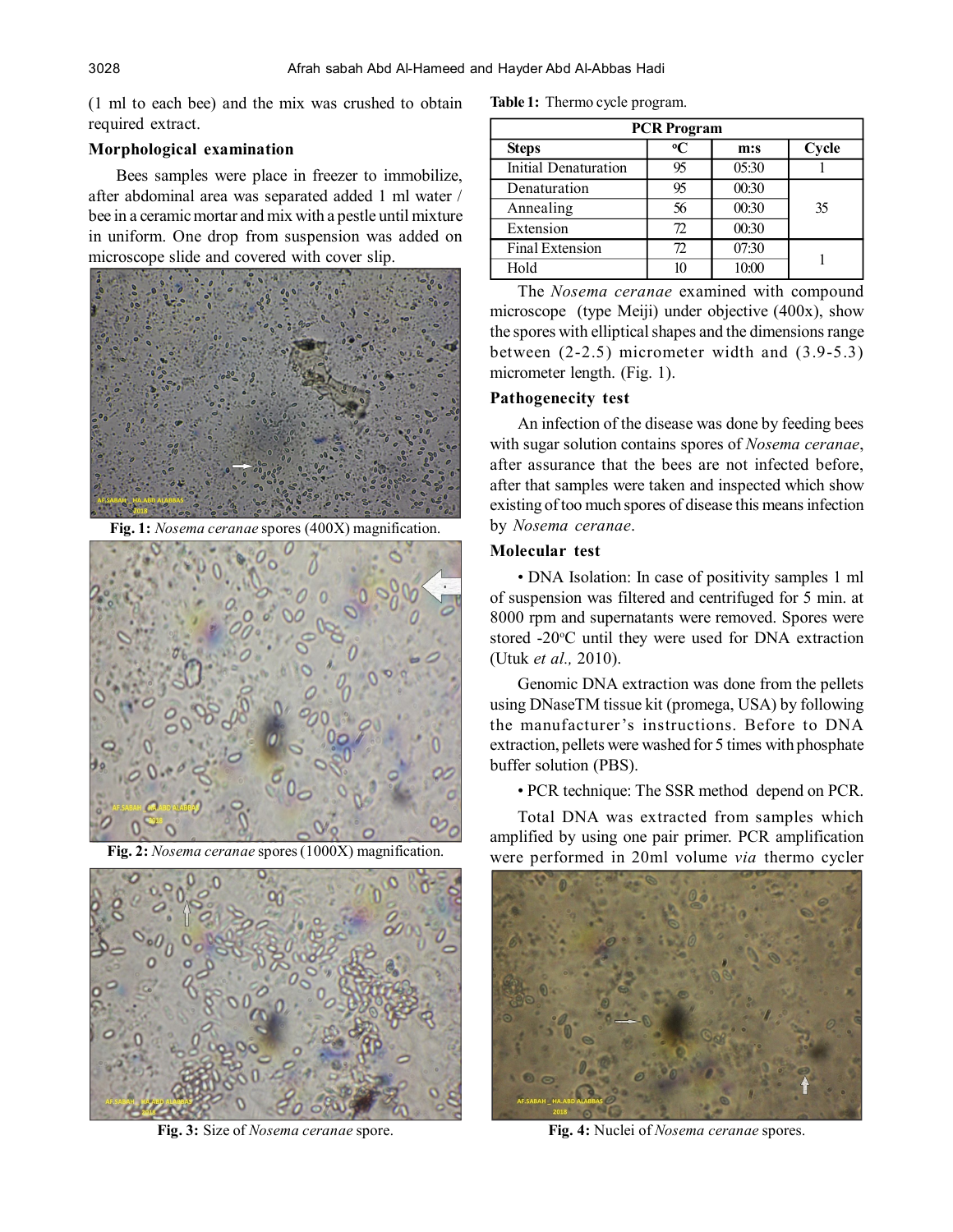**Table 2:** Sequence the primer used the PCR.

|         | Forward: 5'CGGCGACGATGT |            |
|---------|-------------------------|------------|
|         | GATATGAAAATATTAA-3'     | Volume     |
| ceranae | Reverse:5'-CCCGGTCATTCT | $(bp)$ 218 |
|         | CAAACAAAAAACCG-3        |            |

machine (BIO Rad, USA).

The thermal profile for the sequencing PCR was:

95 $\degree$ C for 5 min (initial denaturation), 95 $\degree$ C for 30 sec. (denaturation),  $56^{\circ}$ C for 30 sec. (annealing),  $72^{\circ}$ C for 30 sec. (extension) after 30 cycles.  $72^{\circ}$ C for 7 min (final) extension) then the hold in  $10^{\circ}$ C for 10 min. (Table 1).

• Electrophoresis: After PCR amplification, agarose gel electrophoresis was adapted to confirm the presence of amplification. PCR was completely dependable on the extracted DNA criteria.

#### **Results**

From total of (7) honey bees apiaries, (350) samples of bees were tested in order to discover the disease (*Nosema ceranae*), the results showed that (4) honey



Nosema ceranae strain AH17 small subunit ribosomal RNA gene, partial sequence

GenBank: MK072950.1 GenBank Graphics

>MK072950.1 Nosema ceranae strain AH17 small subunit ribosomal RNA gene, partial sequence

TTTGAGTTTTTTGGCTCTGGGGATAGTATGATCGCAAGATTGAAAATTAAAGAAATTG ACGGAAGAATAC CACAAGGAGTGGATTGTGCGGCTTAATTTGACTCAACGCGAGGTAACTTACCAATATTT

**TATTATTTTGA** GAGAACGGTTTTTTGTTTGA

#### Nosema ceranae strain AH17 small subunit ribosomal RNA gene, partial sequence

160 bp DNA linear PLN 26-OCT-2018

GenBank: MK072950.1

FASTA Graphics

| Go to: $ v $ |          |
|--------------|----------|
| <b>LOCUS</b> | MK072950 |

|                 | DEFINITION  Nosema ceranae strain AH17 small subunit ribosomal RNA gene,      |
|-----------------|-------------------------------------------------------------------------------|
|                 | partial sequence.                                                             |
|                 | ACCESSION MK072950                                                            |
|                 | VERSION MK072950.1                                                            |
| <b>KEYWORDS</b> |                                                                               |
| SOURCE          | Nosema ceranae                                                                |
|                 | ORGANISM Nosema ceranae                                                       |
|                 | Eukaryota; Fungi; Fungi incertae sedis; Microsporidia; Nosematidae;           |
|                 | Nosema.                                                                       |
|                 | REFERENCE 1 (bases 1 to 160)                                                  |
|                 | AUTHORS Abdulhameed, A.S. and Hadi, H.A.                                      |
|                 | TITLE Direct Submission                                                       |
|                 | JOURNAL Submitted (21-OCT-2018) Department of Bees, Iraqi Ministry of         |
|                 | Agriculture/Directorate of Plant Protection, Baghdad, Baghdad                 |
|                 | 10001, Iraq                                                                   |
| COMMENT         | ##Assembly-Data-START##                                                       |
|                 | Sequencing Technology :: Sanger dideoxy sequencing<br>##Assembly-Data-END##   |
| FEATURES        | Location/Oualifiers                                                           |
| source          | 1.160                                                                         |
|                 | /organism="Nosema ceranae"                                                    |
|                 | /mol type="genomic DNA"                                                       |
|                 | /strain="AH17"                                                                |
|                 | /isolation_source="Midgut of Honey bees"                                      |
|                 | /host="Bees"                                                                  |
|                 | /db xref="taxon:40302"                                                        |
|                 | /country="Iraq"                                                               |
|                 | /collection_date="01-May-2017"                                                |
| rRNA            | 1.2160                                                                        |
|                 | /product="small subunit ribosomal RNA"                                        |
| ORIGIN          |                                                                               |
|                 | 1 ttt gagtttt tt ggct ct gg ggat agt at gat c gcaagat t gaaaattaa agaaatt gac |
|                 | 61 ggaagaatac cacaaggagt ggatt gtgcg gcttaatttg actcaacgcg aggtaactta         |
|                 | 121 ccaatatttt attattttga gagaacggtt tttt gtttga                              |

bees apiaries were infected, also the ratio of infection was between (50% to 100%), where as noted existing of spores of the disease by microscope, on other side no infection was found in other honeybees apiaries, also has been noted that the spores of disease have elliptical shapes and have different sizes ranging between (2-2.5) micrometer width and  $(5.3-3.9)$  micrometer length. (Fig. 2 & 3).

DNA was tested for samples which have previously diagnosed microscopically (morphology and size of spores) that give positive results. For molecular test (PCR) specific primer for *Nosema ceranae* (IDT) used and after laboratory steps required show compliance completely. The two positive *Nosema ceranae* samples showed no intraspecific DNA sequence differences among the (218bp) (Table 2) (Fig. 5).

# **Discussion**

**Fig. 5:** Gel electrophoresis result.

*Nosema ceranae* is one of the most important bee